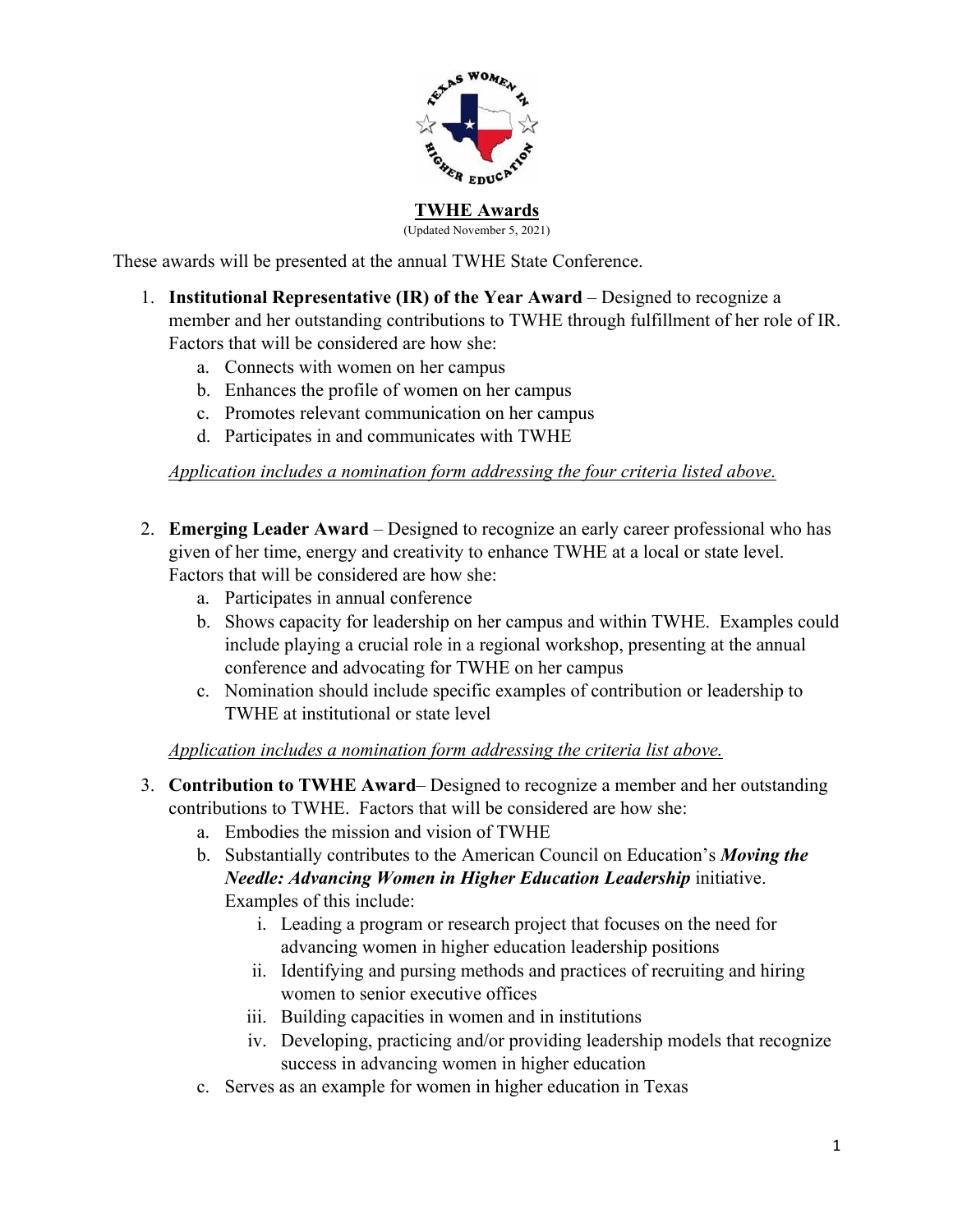d. Believes in the mission of TWHE and promotes involvement in the organization at the institutional and state level

Recipient of this award will serve as TWHE's nominee for the American Council on Education's Donna Shavlik Award, which honors an individual who demonstrates a sustained commitment to advancing women in higher education.

*Application includes a nomination form addressing the criteria listed above.*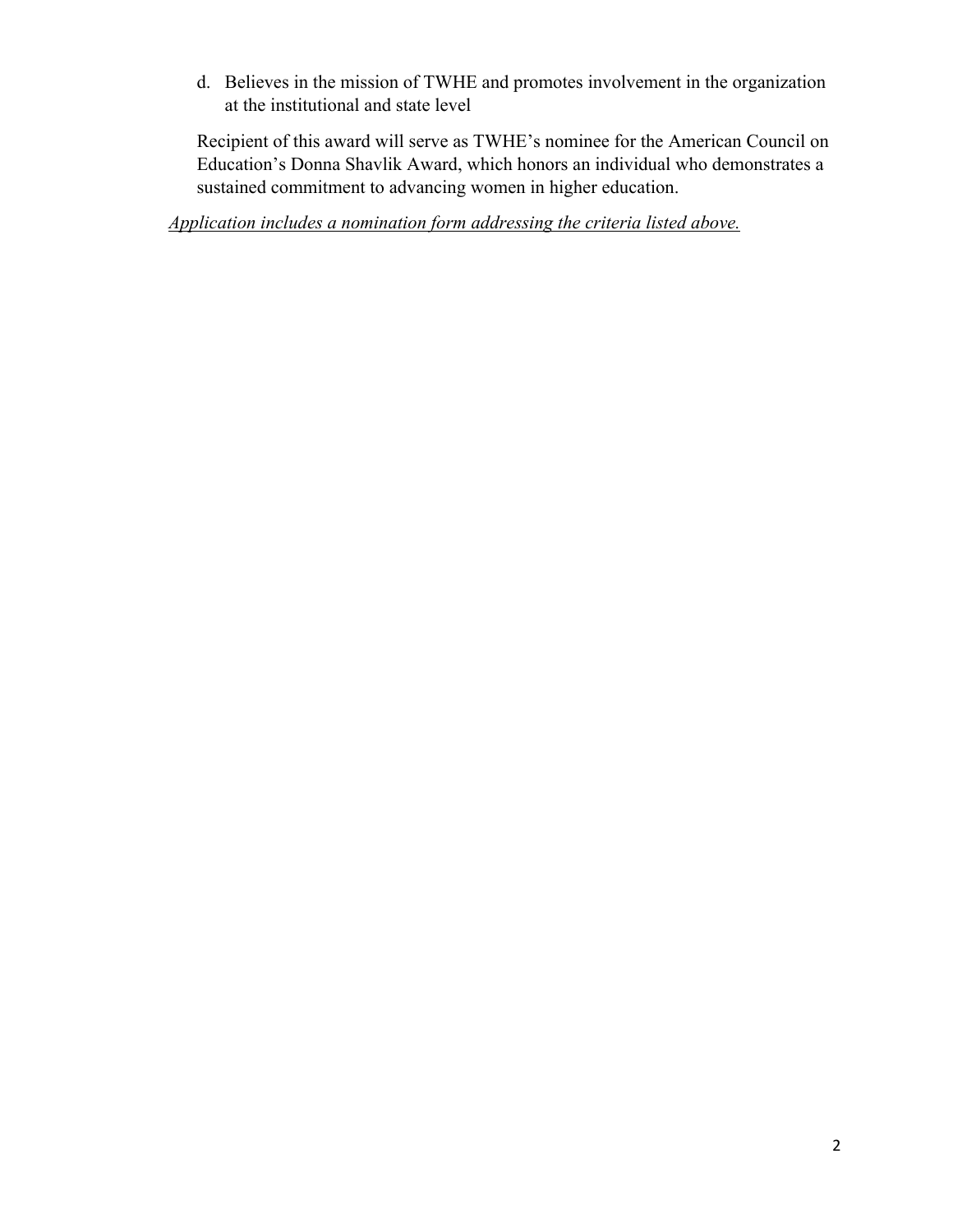

## Nominee information

| Name: Click here to enter text.                        | Title: Click here to enter text. |
|--------------------------------------------------------|----------------------------------|
| Institution: Click here to enter text.                 |                                  |
| Number: Click here to enter text.                      | Email: Click here to enter text. |
| Nominator information                                  |                                  |
| Name: Click here to enter text.                        | Title: Click here to enter text. |
| Institution: Click here to enter text.                 |                                  |
| Number: Click here to enter text.                      | Email: Click here to enter text. |
| Identify nomination category:                          |                                  |
| $\Box$ Institutional Representative of the Year Award. | $\Box$ Emerging Leader Award.    |
| $\Box$ Contributions to TWHE Award.                    |                                  |

Give a description of how you feel this individual has achieved the criteria for this goal. Criteria for each award are listed above. Please be specific in addressing each award criterion:

**Click here to enter text.**